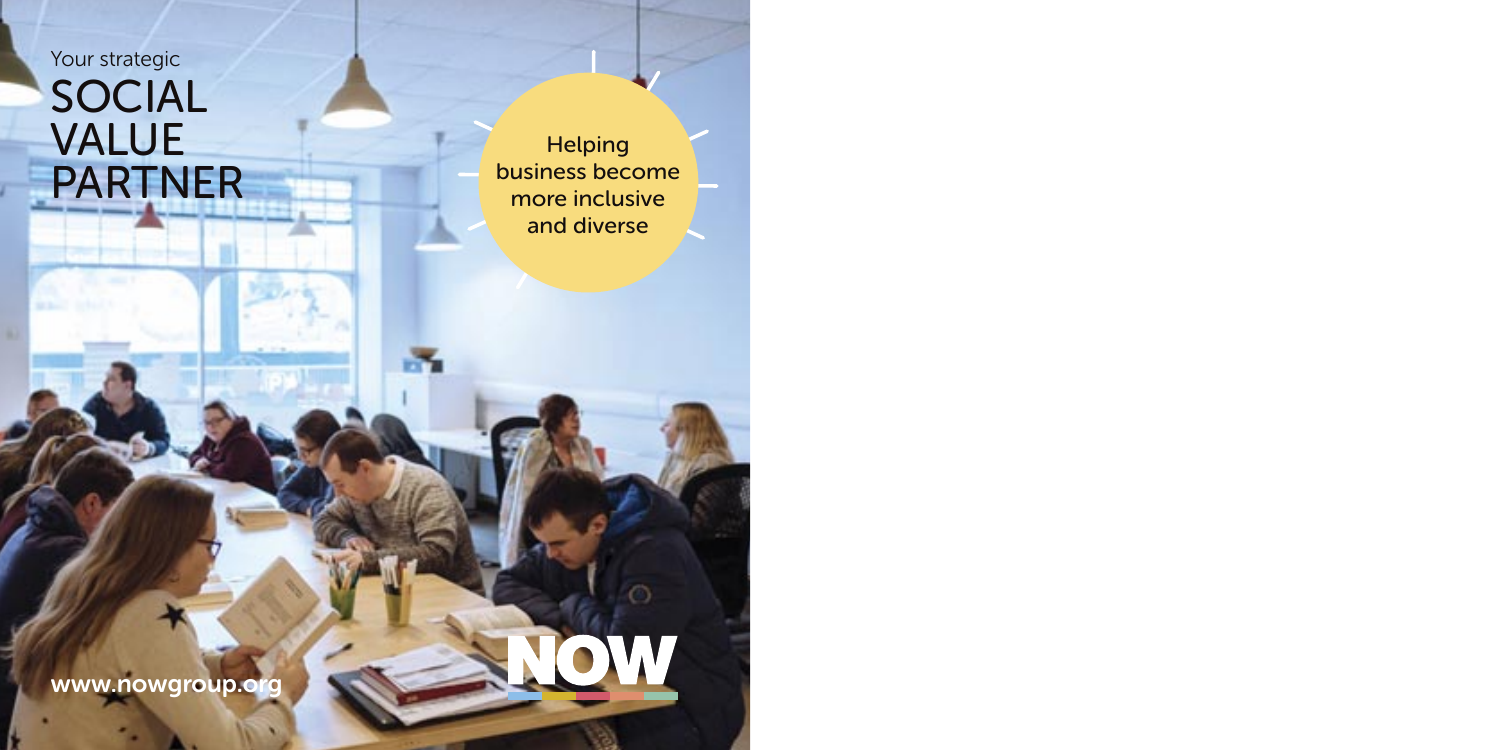# H SOCIAL<br>H VALUE<br>TH PARTNER

@NOW\_Group (y)



NOW Group is an award-winning social enterprise supporting people with learning difficulties and Autism into jobs with a future.

We operate across Northern Ireland and are expanding our work into the Republic of Ireland delivering a range of innovative programmes to enable our participants to gain the skills and the confidence they need to play an active part in their local communities.

NOW has an ambitious 3-year plan to support 6,000 people with learning difficulties and Autism by providing a range of services and training programmes that will lead to 600 participants getting paid jobs. To do this we are looking to partner with leading businesses in Northern Ireland and Republic of Ireland who share our values and understand that becoming inclusive and diverse is not only the right thing to do but it also makes good business sense.

NOW Group Partnerships

www.nowgroup.org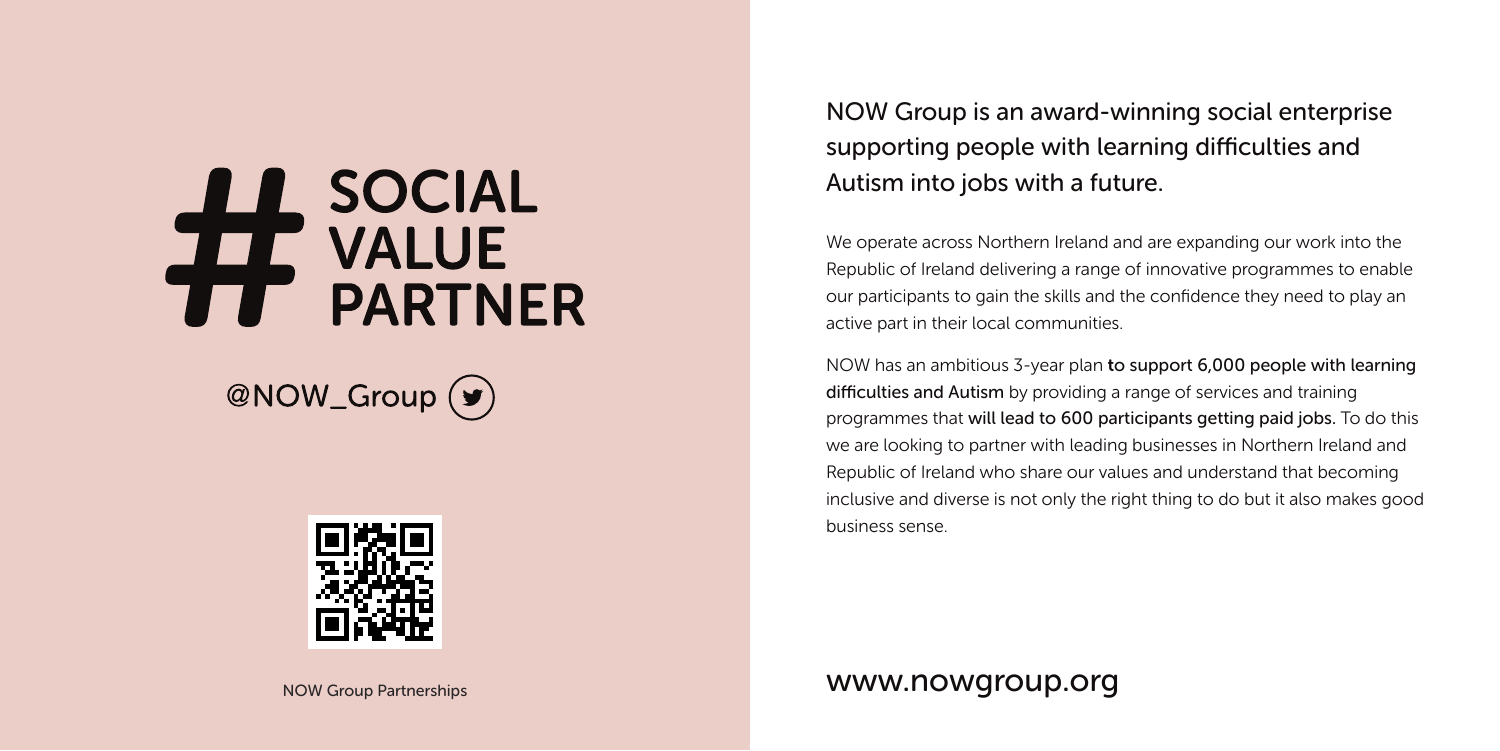

We are the partner of choice for supporting disabled people to become valued members of the local workforce. The time is right for social enterprises and private sector businesses to work together to deliver social value. There are a number of ways to partner with NOW Group and we have laid them out below and we want to work with organisations with values that align with ours:

- JAM Card Partner (essential)
- Jobs Partner (essential)
- Supply Chain Partner (desirable)
- Gauge Impact
- Pro Bono / Sponsorship (desirable)

To become a Strategic Partner, businesses must agree to work with NOW Group for a minimum of 36 months across at least 3 of the above areas.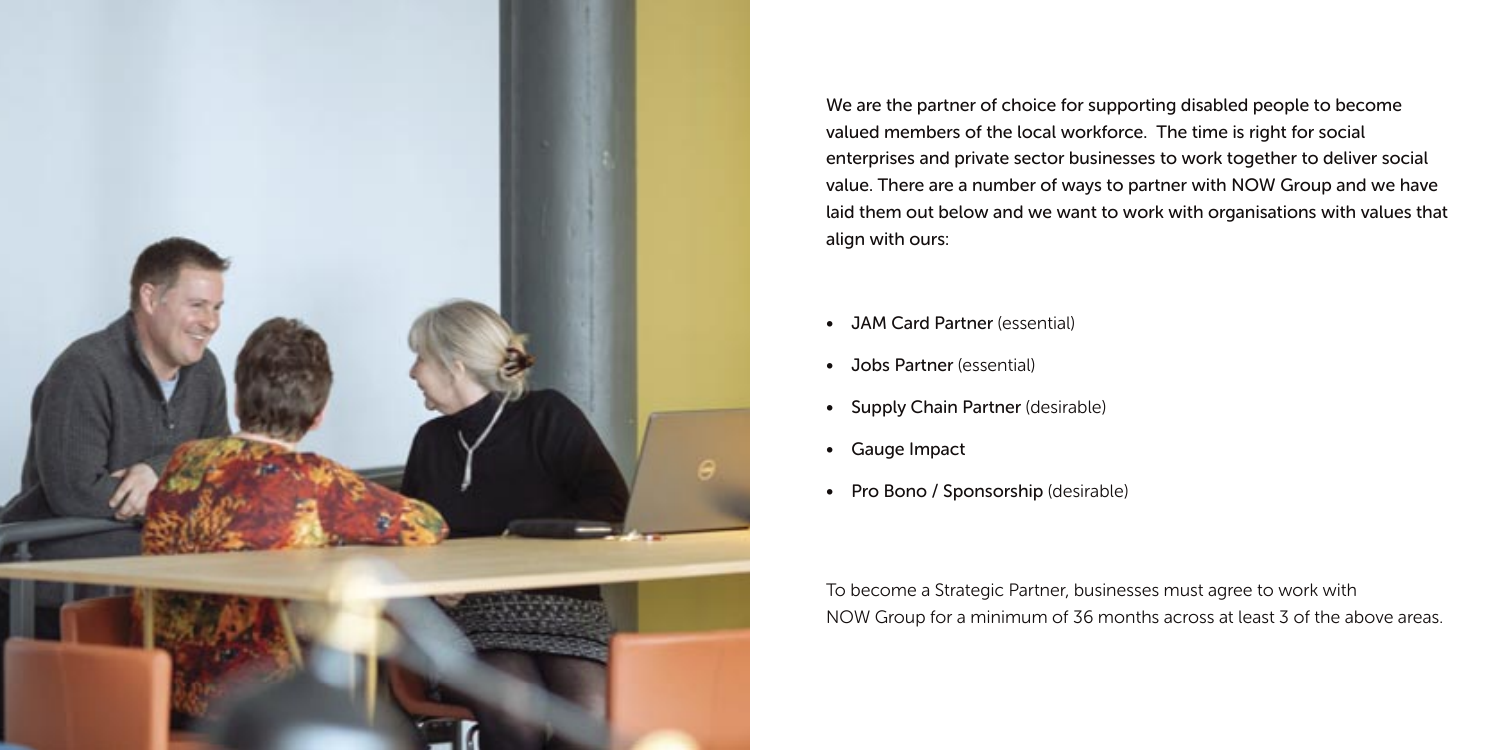

### JAM Card© Partner

Inclusion and diversity are about much more than your business being welcoming to all. They are about the real actions you take to make changes and proactively address the barriers faced by both your employees and your customers.

As a first step becoming a JAM Card<sup>®</sup> Partner provides you with the expertise to continually review your existing service, whilst developing and implementing new practices to address communication barriers. We provide expert guidance and advice alongside tailored training to support you with your inclusion strategy.

 $\sum_{k=0}^{n}$ 

Learn more at

www.jamcard.org  $/$  When you become a JAM Card© partner you make a difference to our participants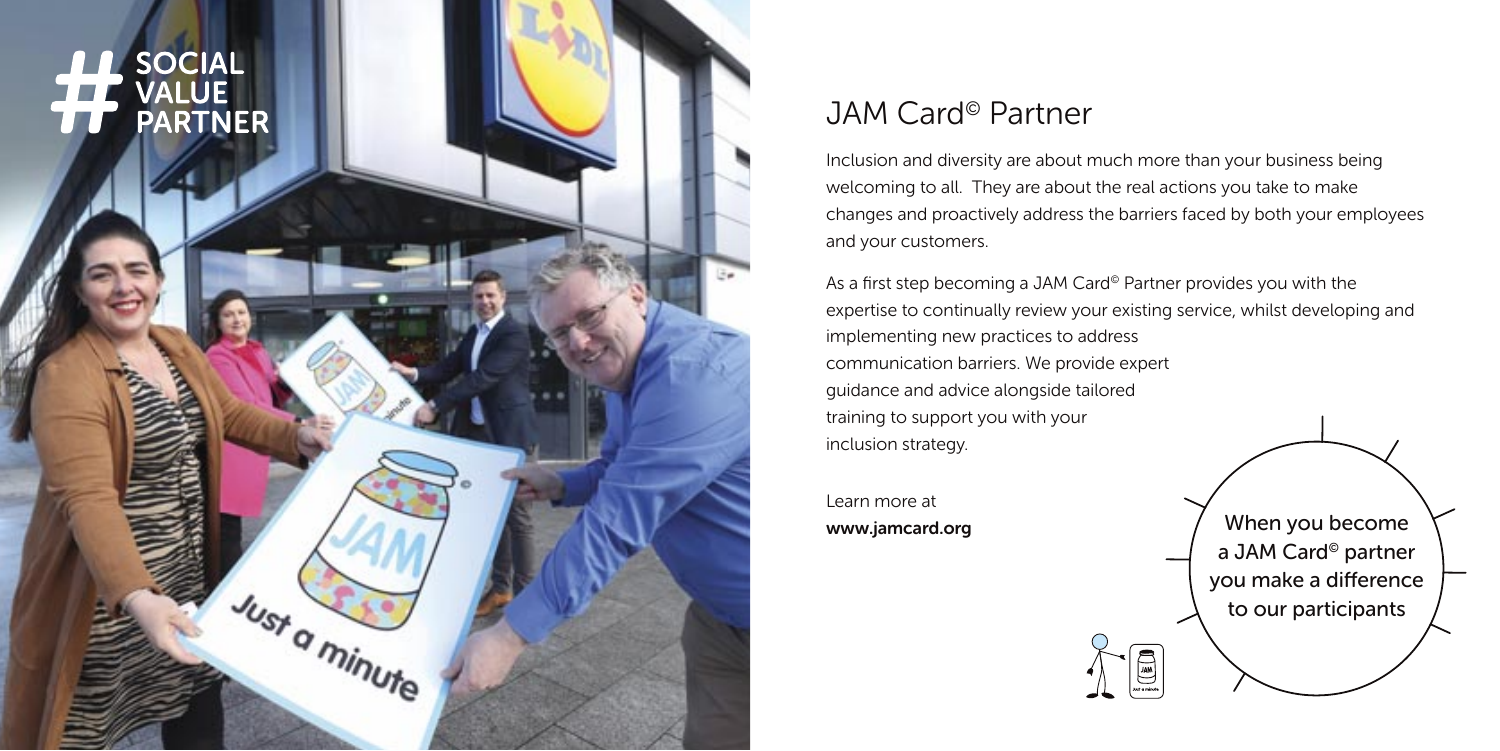

#### Jobs Partner

As supporting participants into jobs is our core mission, any strategic partner must be committed to working with NOW Group to provide at least 4 paid job opportunities per year to our participants for the 3 year life of the partnership. We support participants across a range of jobs and sectors but for the basis of this partnership we would focus on areas where we already deliver accredited academy training programmes i.e. catering, hospitality, warehousing, retail and digital. More information about the support we provide to employers and our academies can be found at www.nowgroup.org

> When you partner with NOW Group you make a difference to our participants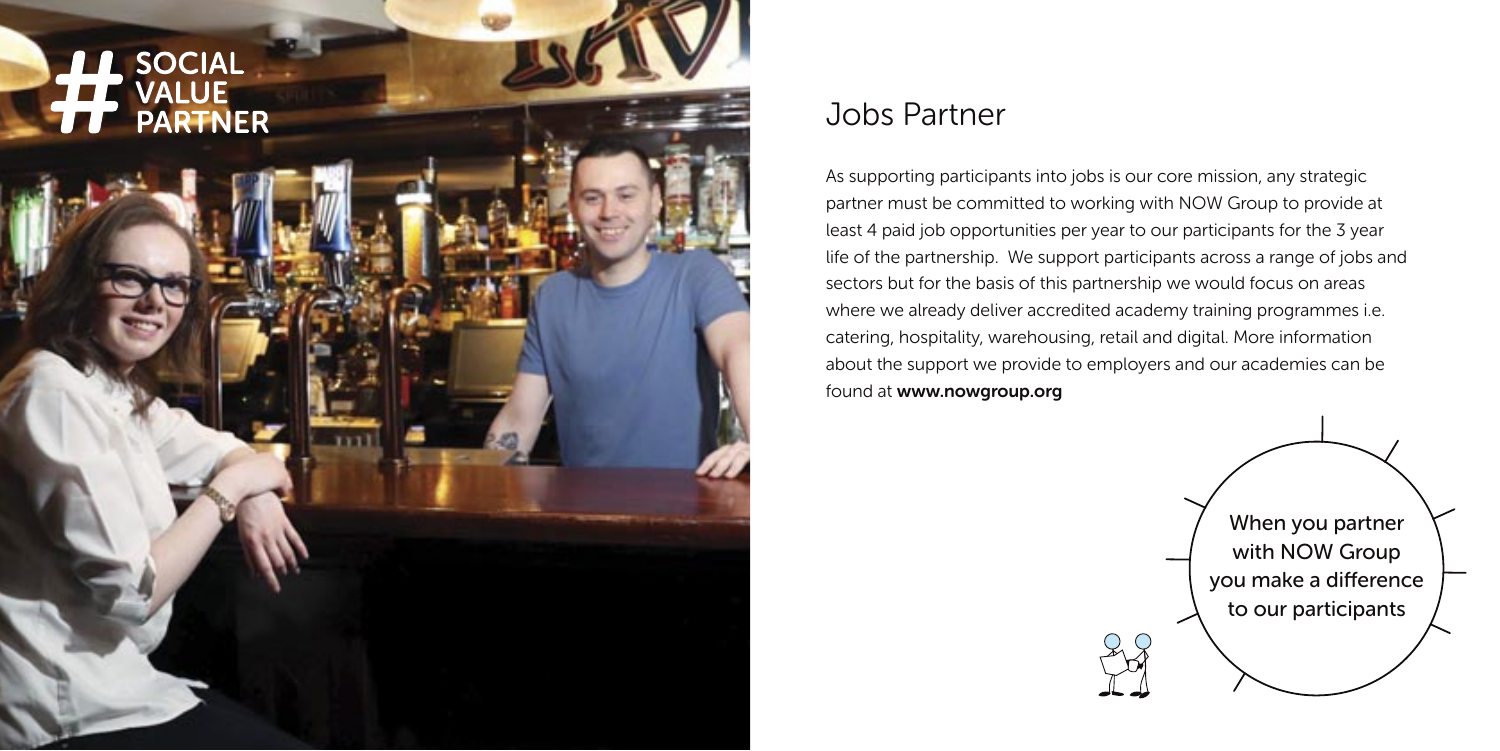# SOCIAL<br>VALUE<br>PARTNER

## Supply Chain Partner

As a social enterprise we are keen to make NOW Group more sustainable. We operate a range of social businesses including Loaf Catering and Loaf Pottery (www.loafcatering.com) We are keen to partner with businesses and get into their supply chain. We already provide corporate catering and handmade giftware to companies and we are keen to understand whether there may be opportunities for us to cater for your meetings or functions or craft bespoke pottery pieces for your corporate gifts, staff recognition or events.

Learn more at www.loafcatering.com

When you buy from Loaf Catering or Loaf Pottery you make a real difference to our participants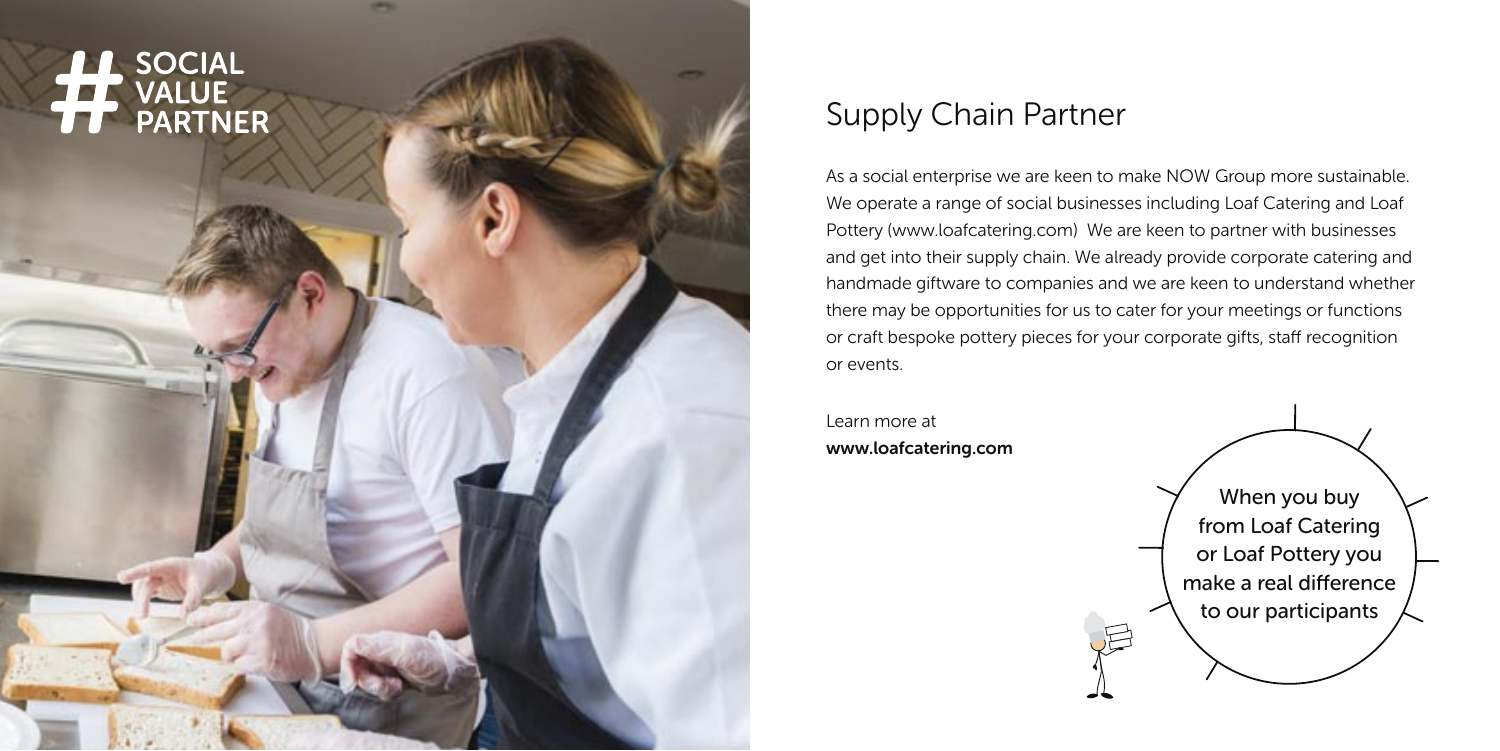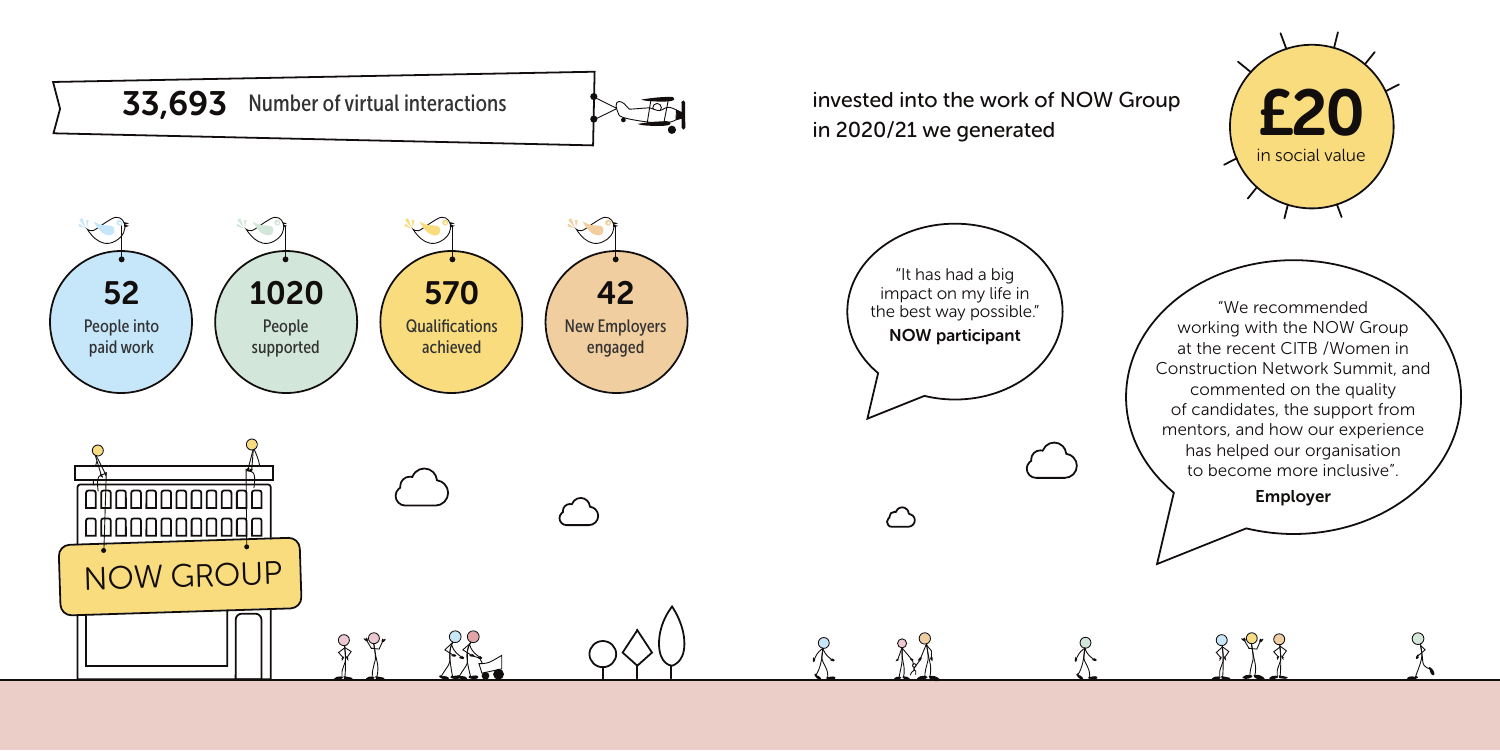

### Gauge Impact

#### Helping you understand, measure and communicate your social impact

Businesses can make a real social impact in their communities. We support you to develop ways to employ people with diverse backgrounds, support local social enterprises in your supply chain and make your business more inclusive. We can help you tell this story. Our consultancy business Gauge Impact (www.gaugeimpact.org) can help you map and measure the impact you make and report on it to key stakeholders annually. If you are committed to making an impact you should tell others.

**OAOAO** 

Learn more at www.gaugeimpact.org  $\sqrt{ }$  Gauge Impact

helps you tell your story of how you create social value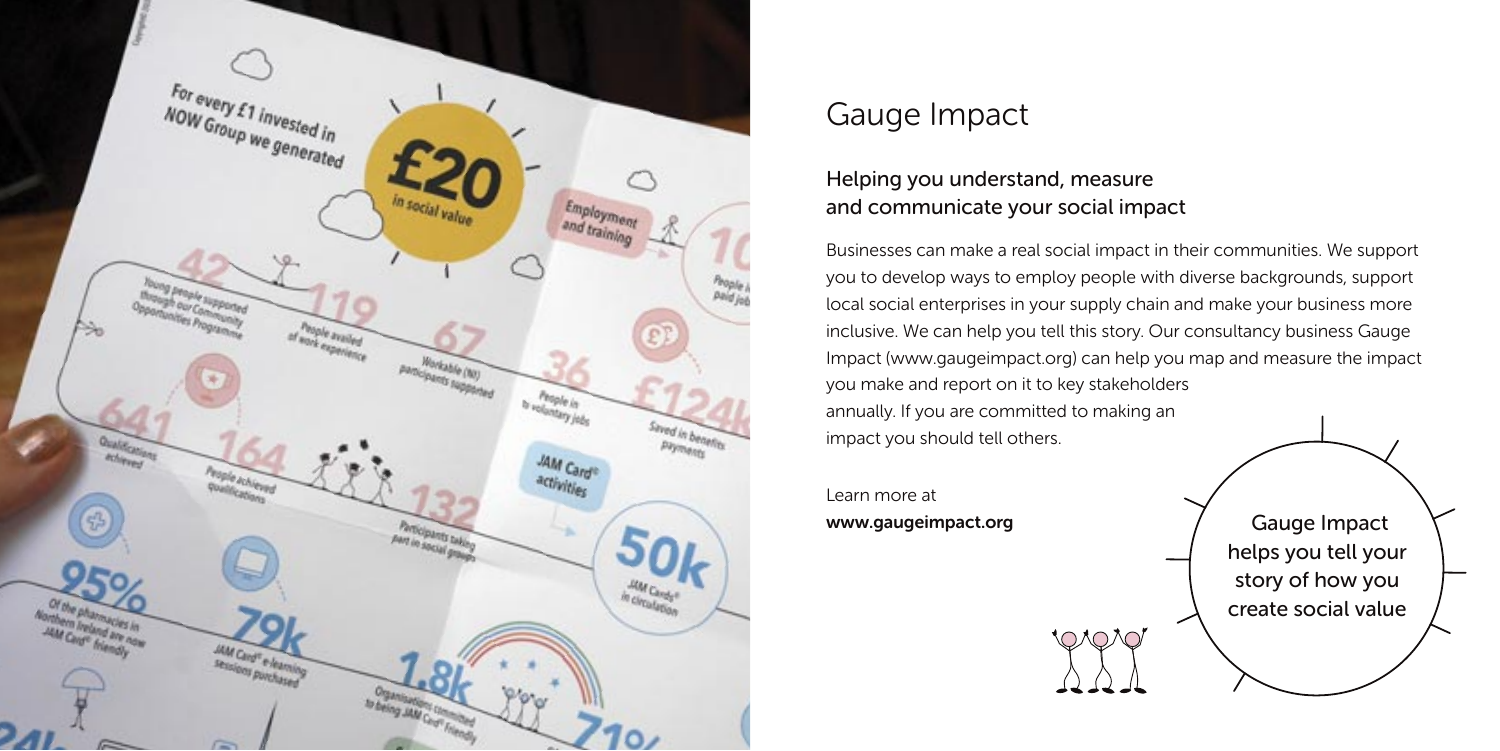

# Pro Bono / Sponsorship

We don't tend to ask businesses to select us as their charity of the year as that doesn't suit our model. We do, however, work with a select number of partners who provide bespoke pro-bono support to our participants and team to help build their skills and experience to deliver on our mission. This could include staff from your business volunteering their time to coach our participants in their area of expertise, for example, interview skills and being a good employee or providing one-to-one support. You could consider mentoring for our staff as they go through our leadership development programme or delivering workshops for our teams on specific topics.

> When you share your expertise with NOW Group it makes a difference to our participants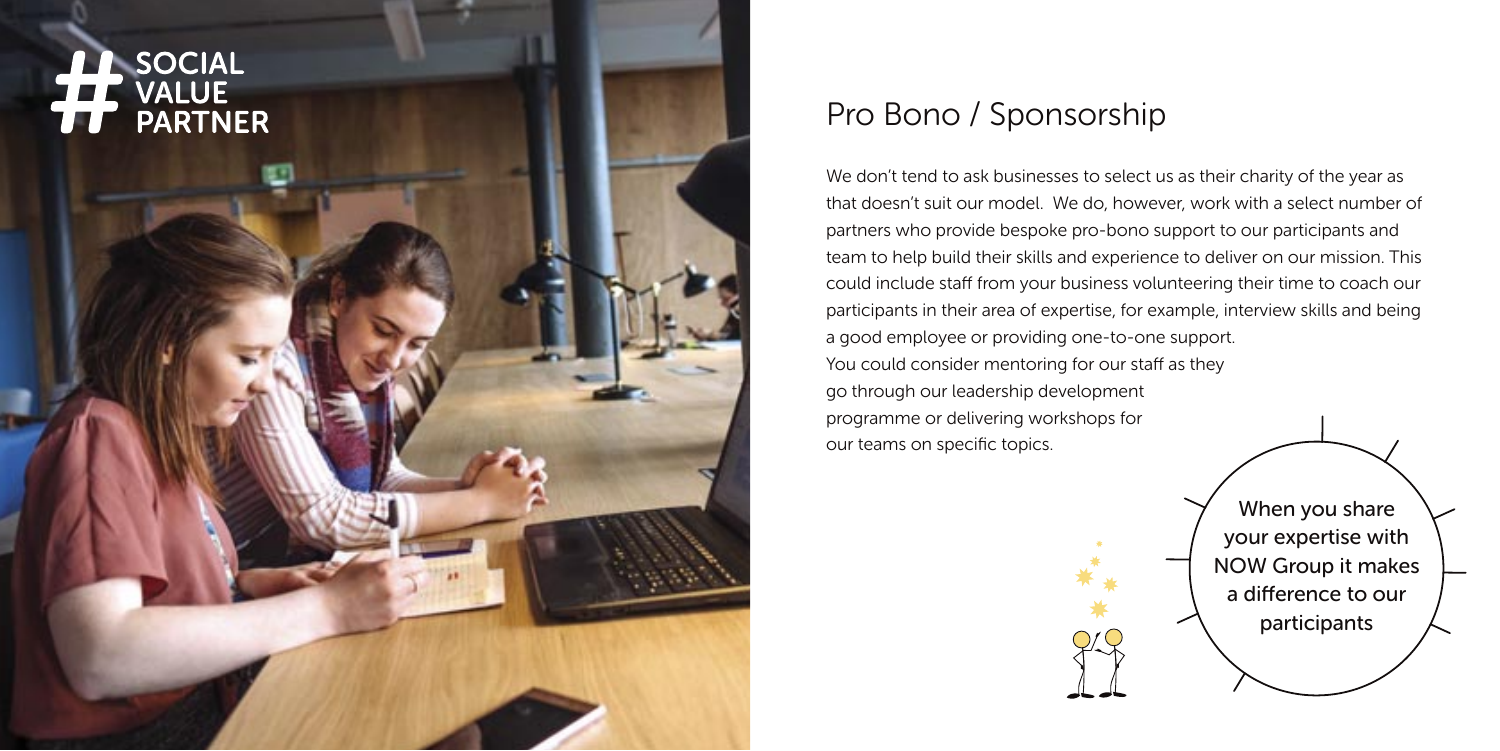

# Galgorm Collection Case Study

Our three-year strategic partnership with leading hospitality group, Galgorm Collection, allows us to work with an organisation that has demonstrably placed diversity and accessibility at the heart of their business.

In addition to the rigorous staff training required to become JAM Card friendly, the Galgorm Collection has also committed to creating at least five new jobs for people living with autism and enrolled with NOW Group's employment service. The new jobs cover a range of hospitality roles throughout Galgorm's collection of properties in Belfast, Ballymena, Crawfordsburn and Templepatrick.



When you become a strategic partner you place diversity and accessibility at the heart of your business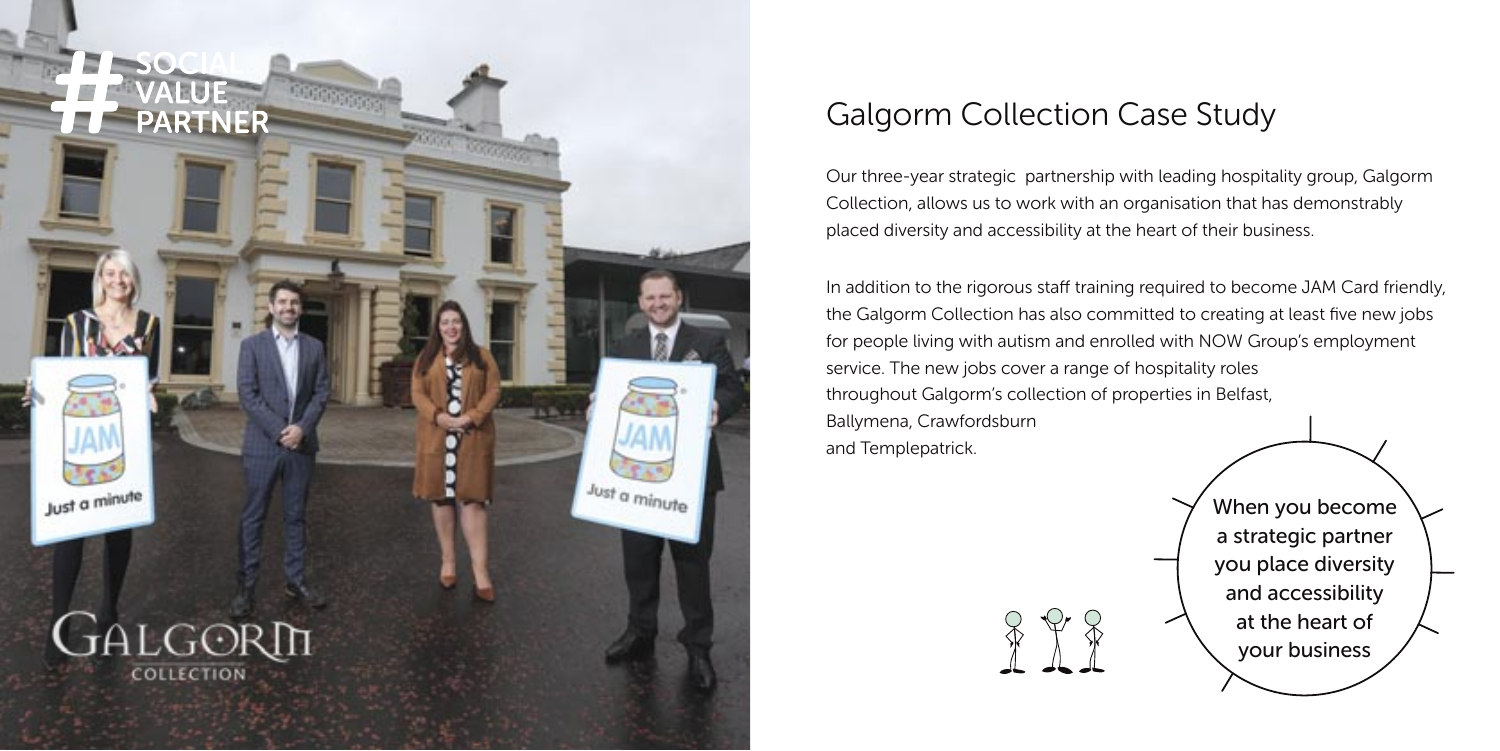# Tiarnán O'Neill, Group Finance Director at Galgorm Collection, said:

"As a responsible business and major local employer, Galgorm Collection is deeply committed to excellence and inclusivity which is firmly embedded within our business.

We continually strive to exceed customer expectations and offer an unforgettable service across our collection of award-winning, luxury hotels and restaurants and I'm delighted that this partnership will enable us to deliver this to all guests.

Our three-year strategic partnership with the NOW Group will really drive our credentials in the area of diversity and inclusion and provide new employment opportunities to those living with autism or learning difficulties, which we hope to build on throughout the partnership."



# Celebrating our exclusive Strategic Partnerships

We are very choosy about who we partner with and when we agree a new Strategic Partner it's something worth celebrating. We can see an opportunity to work with your PR team to launch our partnership and tell the very positive story of our relationship.

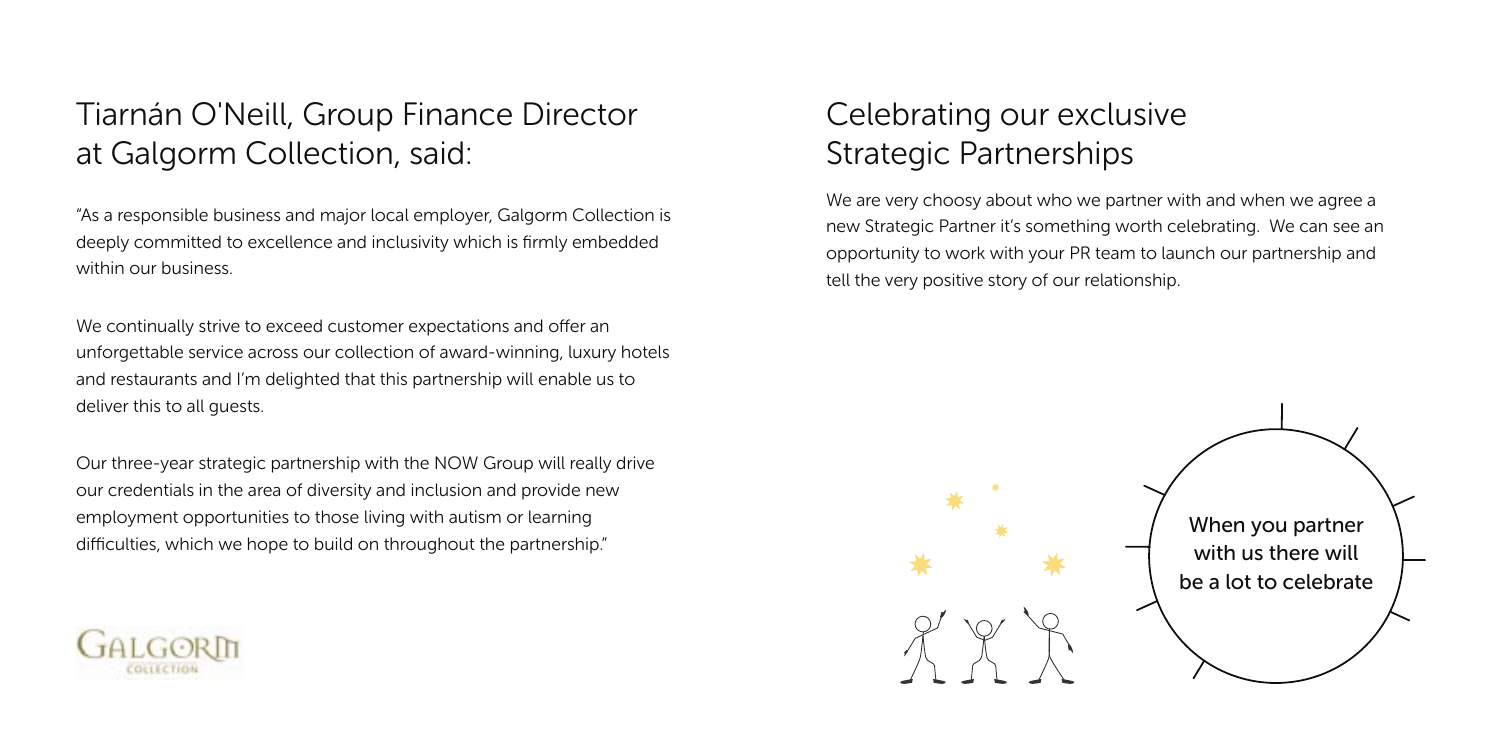

# H SOCIAL<br>H VALUE<br>H PARTNER





NOW Group Partnerships